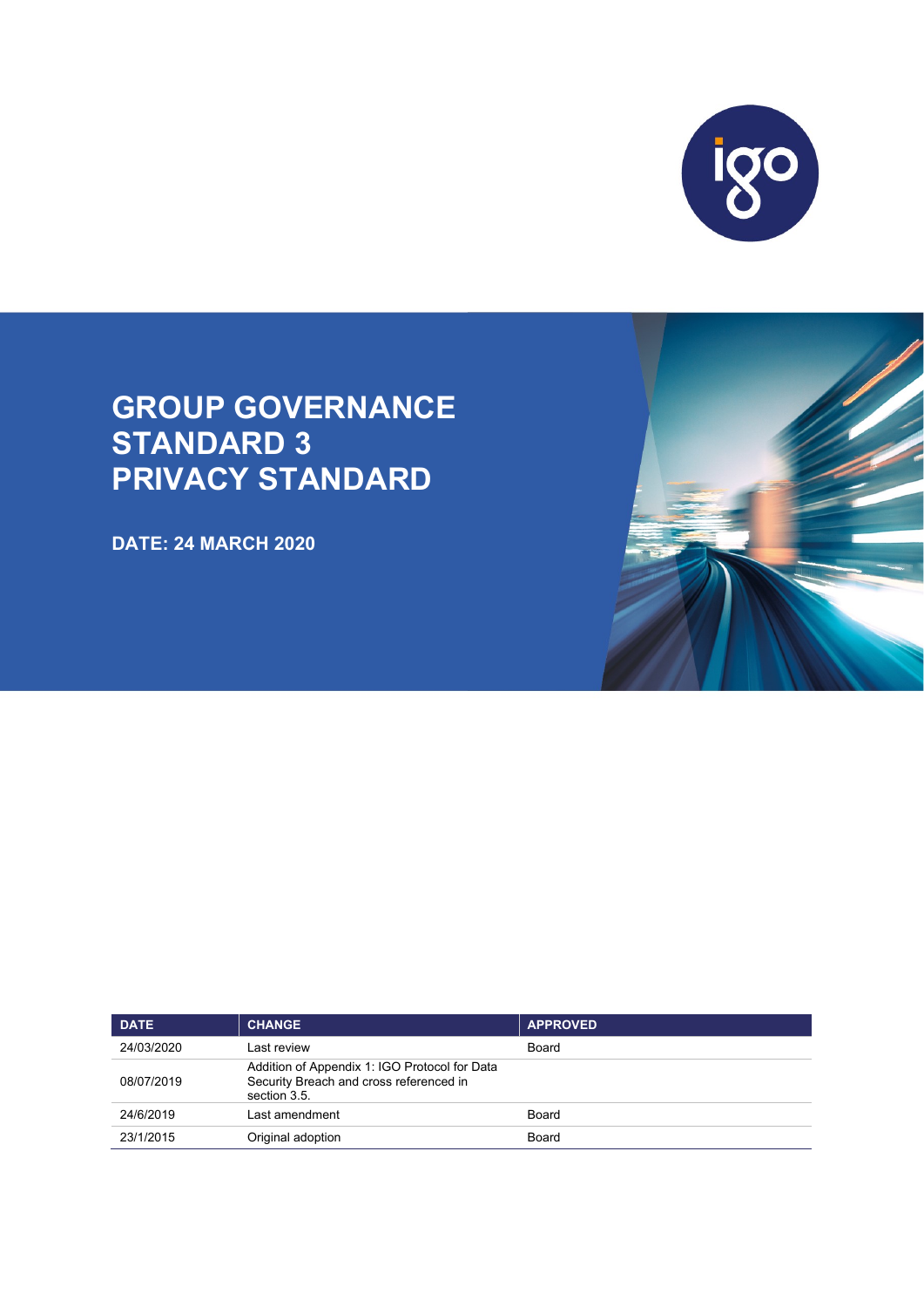

## **TABLE OF CONTENTS**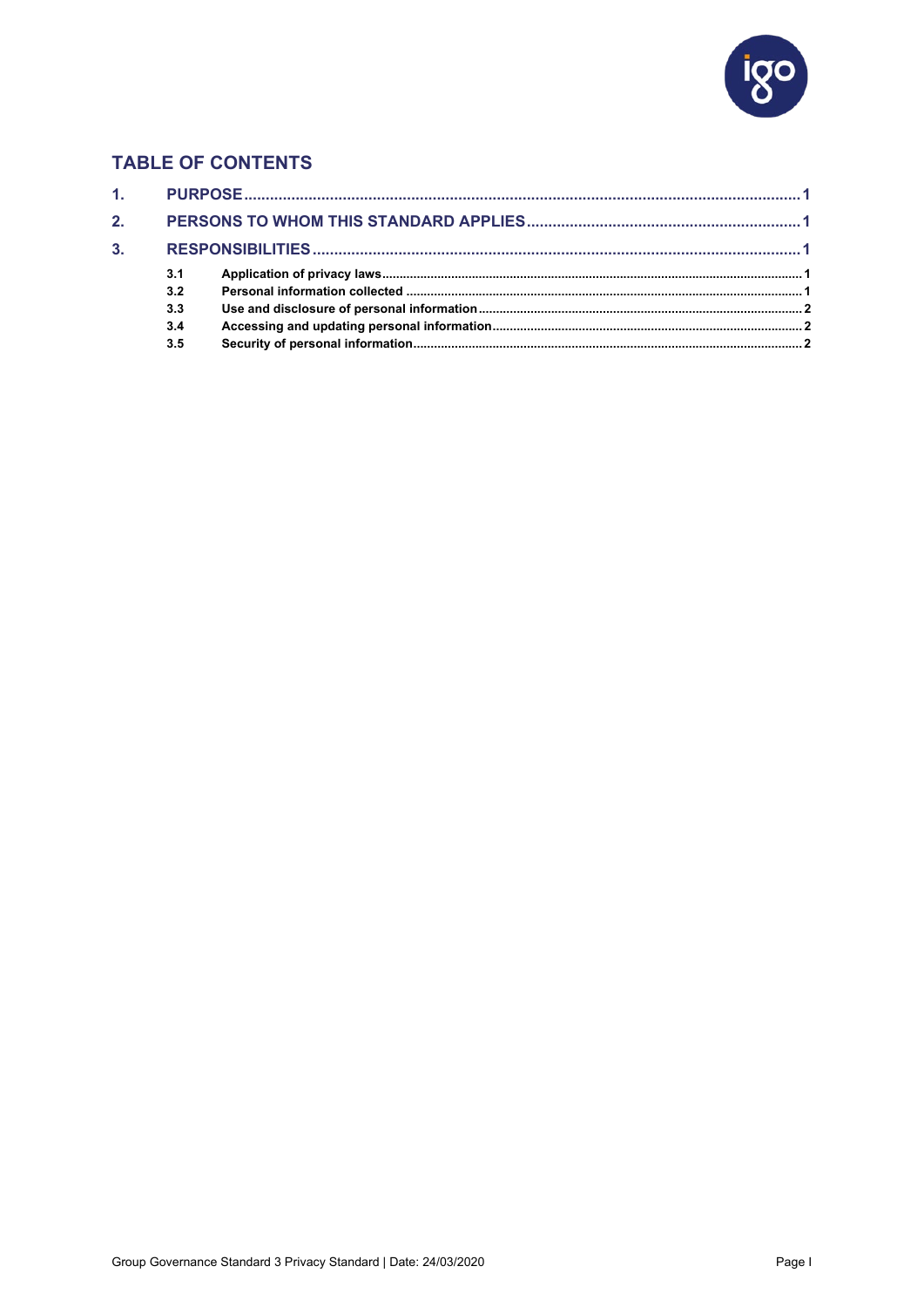

## <span id="page-2-0"></span>**1. PURPOSE**

IGO Limited (**IGO** or the **Company**) and IGO group companies (the Group) are committed to respecting the privacy of Personal Information of any individuals who deal with IGO. "Personal Information" is information or an opinion about an individual or an individual who is reasonably identifiable, whether true or not and whether recorded in material form or not.

## <span id="page-2-1"></span>**2. PERSONS TO WHOM THIS STANDARD APPLIES**

This Standard applies to all directors, and full-time, part-time and casual employees of the Group and any other individual that IGO may collect personal information from.

## <span id="page-2-2"></span>**3. RESPONSIBILITIES**

#### <span id="page-2-3"></span>**3.1 Application of privacy laws**

IGO is bound by the Australian Privacy Principles under the Privacy Act 1988 (Cth) (as amended or superseded) and other applicable Commonwealth and State laws which protect privacy. Any permitted handling of Personal Information under exemptions under these laws will take priority over this Standard to the extent of any inconsistency.

#### <span id="page-2-4"></span>**3.2 Personal information collected**

IGO only collects Personal Information that is necessary for its functions and activities.

IGO may collect Personal Information from a customer, agent, supplier, contractor, adviser, financier, joint venture partner or business partner, an employee of the above mentioned entities, or an individual who contacts IGO, uses the IGO website or applies for securities. IGO may also collect other Personal Information for the purposes of matters connected with its relationship with a person or their employer, including, but not limited to, providing information on services, carrying out transactions and engaging under commercial terms. IGO may also collect Personal Information if you work for or with IGO, for payroll, superannuation, health and safety, administration, security, insurance, staff management and contact purposes. If an individual applies for a position with IGO, it may collect information about experience, character, qualifications and medical conditions, and do screening checks. IGO collect, use and disclose Personal Information to assess an application, conduct screening checks and contact someone about other positions. In certain circumstances IGO may collect sensitive information such as criminal record and medical information with consent or otherwise in accordance with the law.

Generally, IGO tries to collect Personal Information directly, however, there are certain situations in which it may collect Personal Information indirectly. In either case, IGO will take reasonable steps to ensure the person is aware of the purposes for which the information is collected.

Email alerts: IGO ensures subscribers to email alerts are aware of the IGO privacy statement prior to subscribing. When third parties subscribe to IGO's email alert service, IGO records their e-mail address.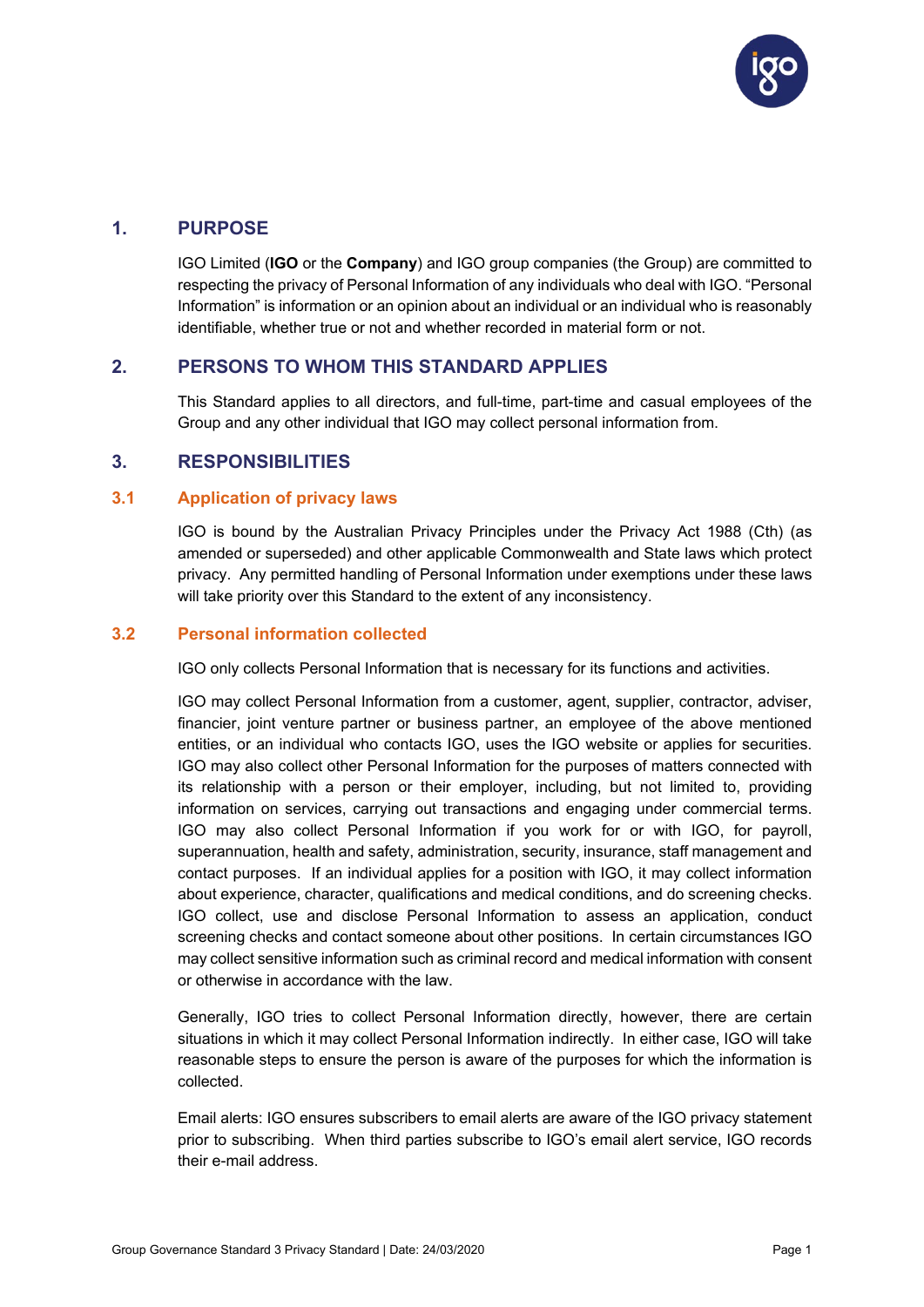

Cookies: Users of the IGO website should be aware that cookies may be stored on their computer ("computers" includes personal computers, laptops, smart tablets and smart phones). A 'cookie' is a short text file that may be stored on a computer when a website is visited. When a third party accesses or views IGO's website, the third party is made aware that a cookie may be downloaded to their computer by an external company that provides share price details and charts for the IGO website. These cookies do not collect or track any personal data or information about individuals, however may be used by IGO to review how its website is used so that IGO may enhance the accessibility of its website. IGO will not use cookies or other tracking data to circulate advertising or promotional material.

## <span id="page-3-0"></span>**3.3 Use and disclosure of personal information**

IGO will generally use and disclose Personal Information for purposes related to the main purpose for which the information was collected, or where there is consent to the use or disclosure or where required or authorised by law or court order, which may include emergency situations and assisting law enforcement agencies.

When third parties subscribe to IGO's email alert service, IGO will only use their email address for the purpose it has been provided, not add the email address to a mailing list (unless specifically requested) and not disclose the email address without the third party's consent.

IGO may provide Personal Information to contractors and service providers, including organisations that assist IGO with archival, auditing, accounting, customer contact, legal, business consulting, banking, payment, debt collection, delivery, data processing, data analysis, information broking, research, investigation, insurance, website or technology services, Government authorities, regulators, advisers, printers, mail house and registries and where required by law, policy or the rules of a securities exchange, and in the case of staff, to health service providers and other representatives including unions and legal advisers and parties involved in the purchase or potential purchase of all or part of IGO's business. Some of these third parties may be located in other countries in which IGO operates. While those third parties will often be subject to confidentiality or privacy obligations, they may not always follow the particular requirements or procedures under Australian privacy laws. However, IGO will take reasonable steps to ensure that any overseas third party recipient handles the personal information in a way that generally complies with Australian privacy laws.

## <span id="page-3-1"></span>**3.4 Accessing and updating personal information**

IGO takes reasonable steps to make sure that the Personal Information it collects, uses and discloses is accurate, complete and up-to-date.

To make a request to access or correct any Personal Information IGO holds, or to raise any privacy concerns, please use the contact details below. IGO asks that as much detail as possible is provided with a request and notes that IGO may need to verify the identity of someone making a request. IGO may not be required by law to provide access or to correct Personal Information. If that is the case, reasons for that decision will be given.

#### <span id="page-3-2"></span>**3.5 Security of personal information**

Irrespective of whether Personal Information is stored electronically or in hard copy form, IGO takes reasonable steps (see [Appendix 1\)](#page-5-0) to protect the Personal Information from misuse, loss, destruction, unauthorised access, modification or disclosure. As far as permissible under the law, IGO accepts no responsibility for unauthorised access to Personal Information held by IGO.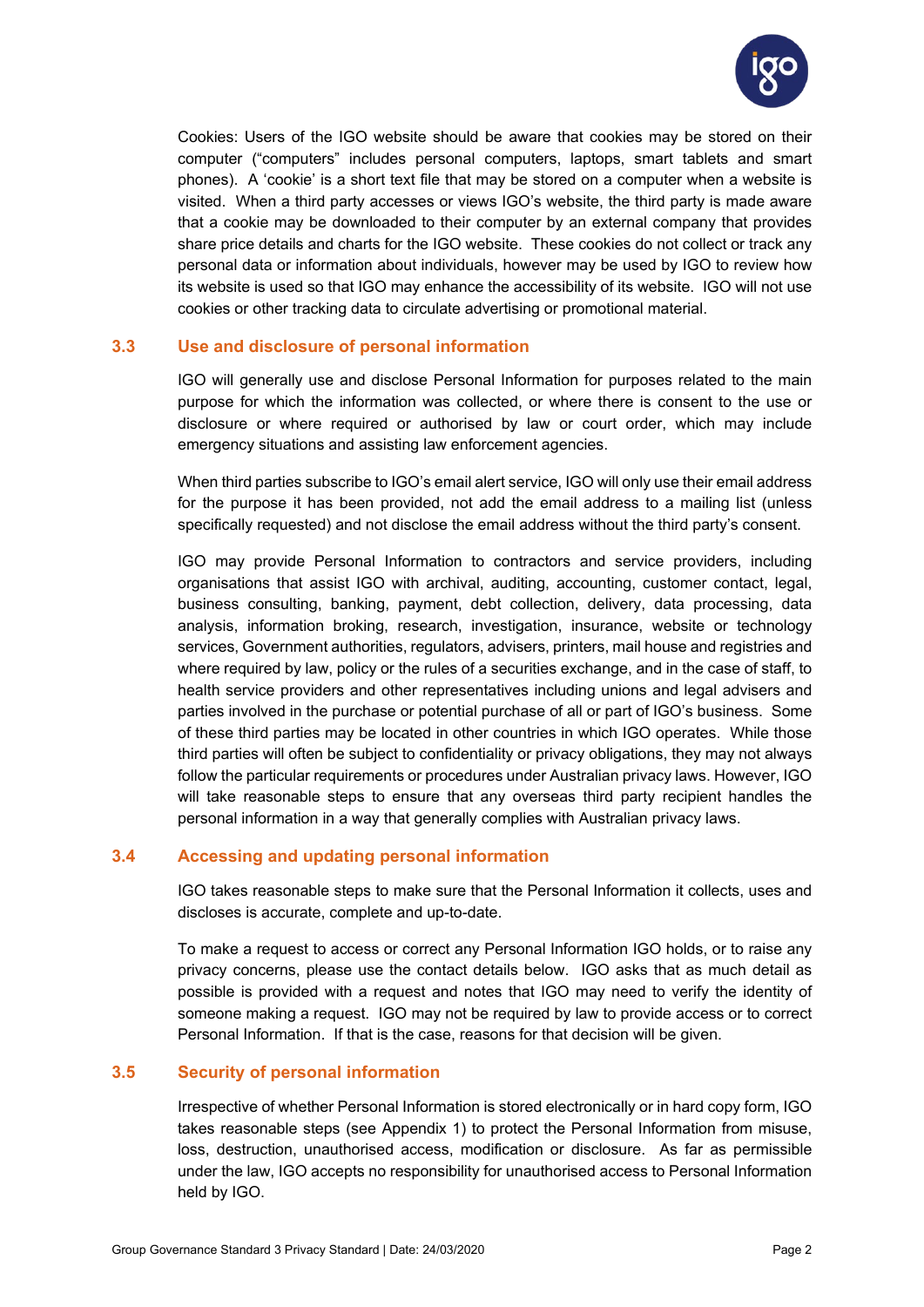

If you have any questions, concerns or feedback about this Standard, you should contact the Company Secretary at: IGO Limited, PO Box 496, South Perth, WA 6951.

Phone: 08 9238 8300 Email: contact@igo.com.au, Attention: the Company Secretary

This Standard will be reviewed annually by the IGO Board of Directors to check that it is operating effectively and whether any changes are required.